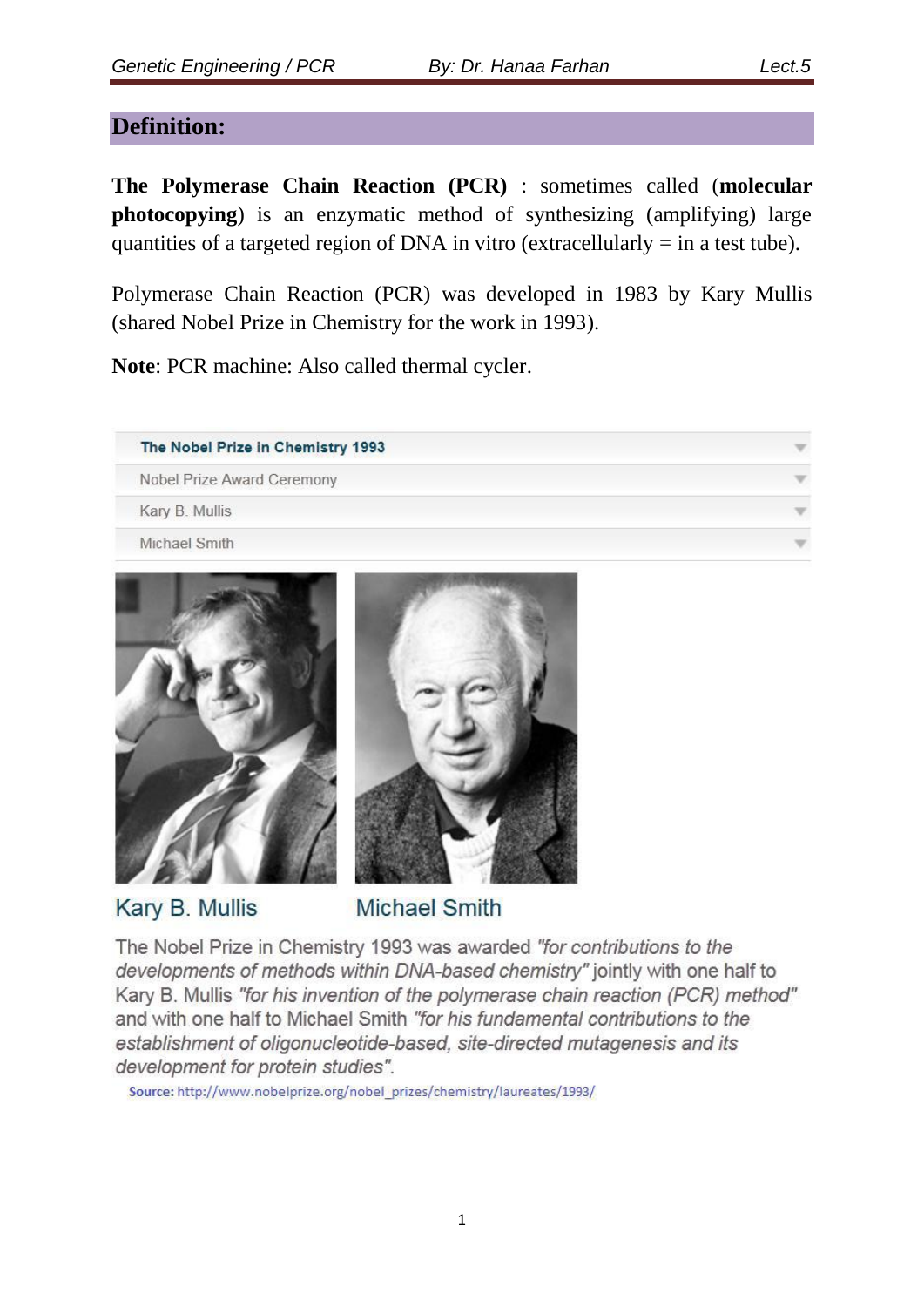#### **Applications of PCR technique**

1-This technique used to study the molecular pathogenesis and diagnosis of a variety of acquired, inherited, viral and bacterial diseases. PCR In diagnosis of disease; It permits early diagnosis of malignant diseases or can establish whether the person is at risk or not (by investigated the presence of a certain gene that is associated with a certain type of cancer).

2- PCR can be used for forensic analysis, when only a trace amount of DNA is available as evidence.

3-PCR-based techniques have been successfully used to analyse ancient DNA (tens of thousands of years old), such as a forty-thousand-year-old mammoth.

4- Also on human DNA, in applications ranging from the analysis of Egyptian mummies to the identification of family tree of a Russian tsar.

# **Principles of PCR**

PCR is based on ability of DNA polymerase to synthesize complementary strand to the template strand. As DNA polymerase can add a nucleotide only onto a 3'-OH group, it needs an artificial DNA strand (called DNA primer) of about 18 to 25 nucleotides complementary to 3' end of the DNA template. Each polynucleotide has a free 3' –OH group and 5' phosphate group. Moreover, a DNA strand has complimentary sequence, already paired by hydrogen bonding. Thus, primer can bind only when DNA strands are separated. This is generally done by heating. The primers anneal to the single-stranded DNA template at specific temperature (depends on primer sequence) and then DNA-Polymerase binds to this double stranded DNA produced. The again reaction mixture is heated to 72<sup>o</sup>C (extension); a temperature optimum for DNA- polymerase functions. This starts synthesis of the new DNA strand. Then reaction mixture is cooled to lower temperature for short term storage, if required. This completes one cycle. After first cycle, one DNA molecule has become two. After multiple cycle of the PCR reaction, the specific sequence will be accumulated in billions of copies.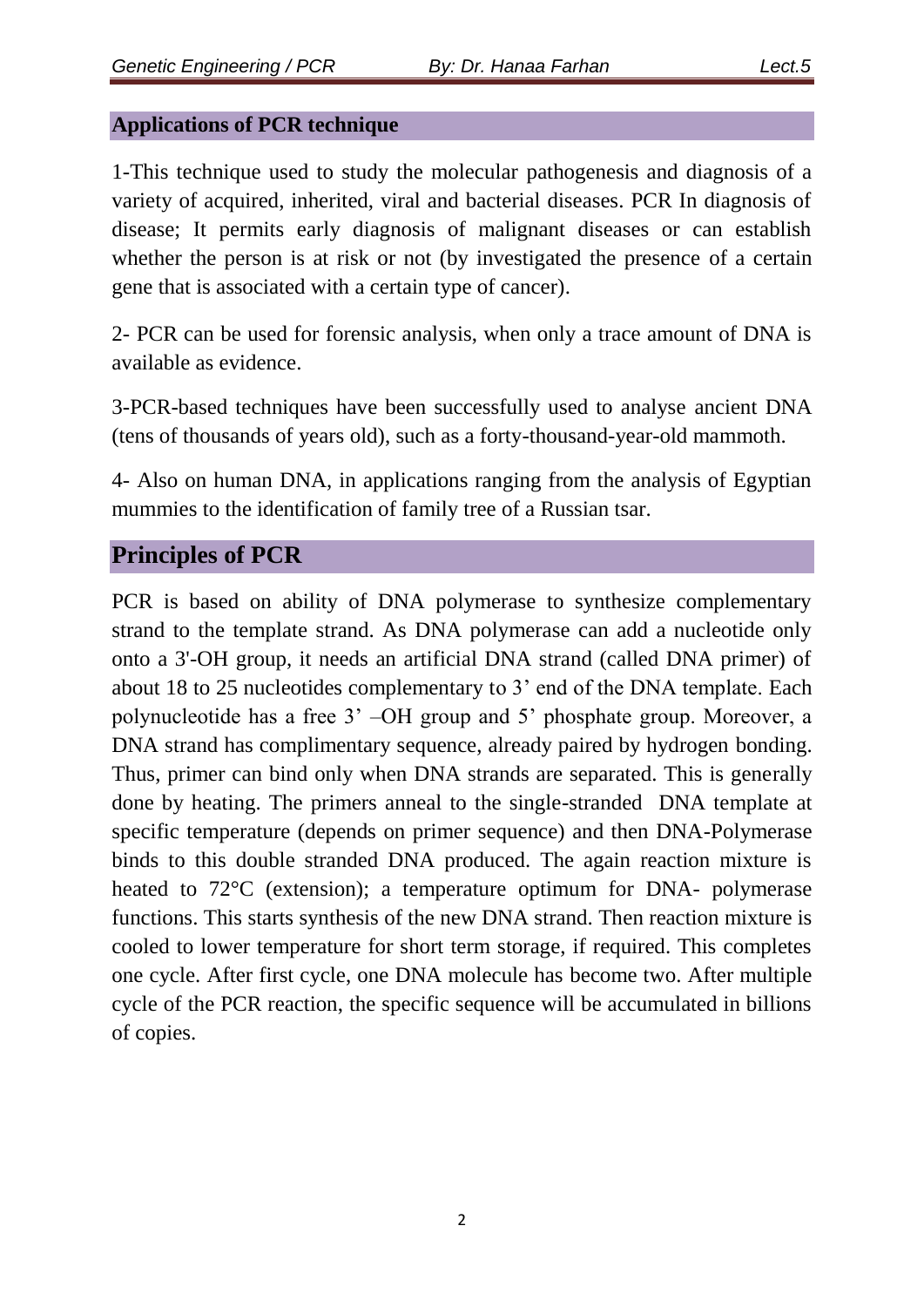#### **The PCR Reaction Components**

The PCR reaction requires the following components:

#### **1- Water** :

Water is present to provide the liquid environment for the reaction to take place. It is the matrix in which the other components interact. For most people and in most labs sterile, deionized water is the choice.

# **2- PCR Reaction Buffer**:

This reagent is supplied with commercial polymerase and most often as a 10x concentrate. The primary purpose of this component is to provide an optimal pH and monovalent salt environment (potassium ions) for the final reaction volume.

## **3- Magnesium chloride :**

Many commercially supplied PCR buffers already contain magnesium chloride (MgCl2). MgCl2 supplies the Mg++ divalent cations required as a cofactor for Type II enzymes, which include restriction endonucleases and the polymerases used in PCR. The standard final concentration of this reagent for polymerases used in PCR is 1.5mM. Sometimes it is necessary to change this concentration in order to optimize the PCR reaction. For this reason we choose to obtain PCR buffer without MgCl2 and to add it ourselves. 3.0ul of the standard 25mM MgCl2 provided commercially will yield a 1.5mM final concentration in a 50ul reaction volume.

## **4- Deoxynucleotide triphosphates** (**dNTPs**):

The purpose of the deoxynucleotide triphosphates (dNTPs) is to supply the bricks= the building blocks. The PCR reaction requires energy. The only source of that energy is the  $\beta$  and  $\gamma$  phosphates of the individual dNTPs. It is best to obtain them commercially as a 10 mM dNTP mix and to immediately aliquot them into smaller working.

## **5- DNA template (target DNA)** :

The quality and quantity of the target DNA is important. The DNA used as the PCR target should be as pure as possible but also it should be uncontaminated by any other DNA source. The PCR reaction does not discriminate between targets.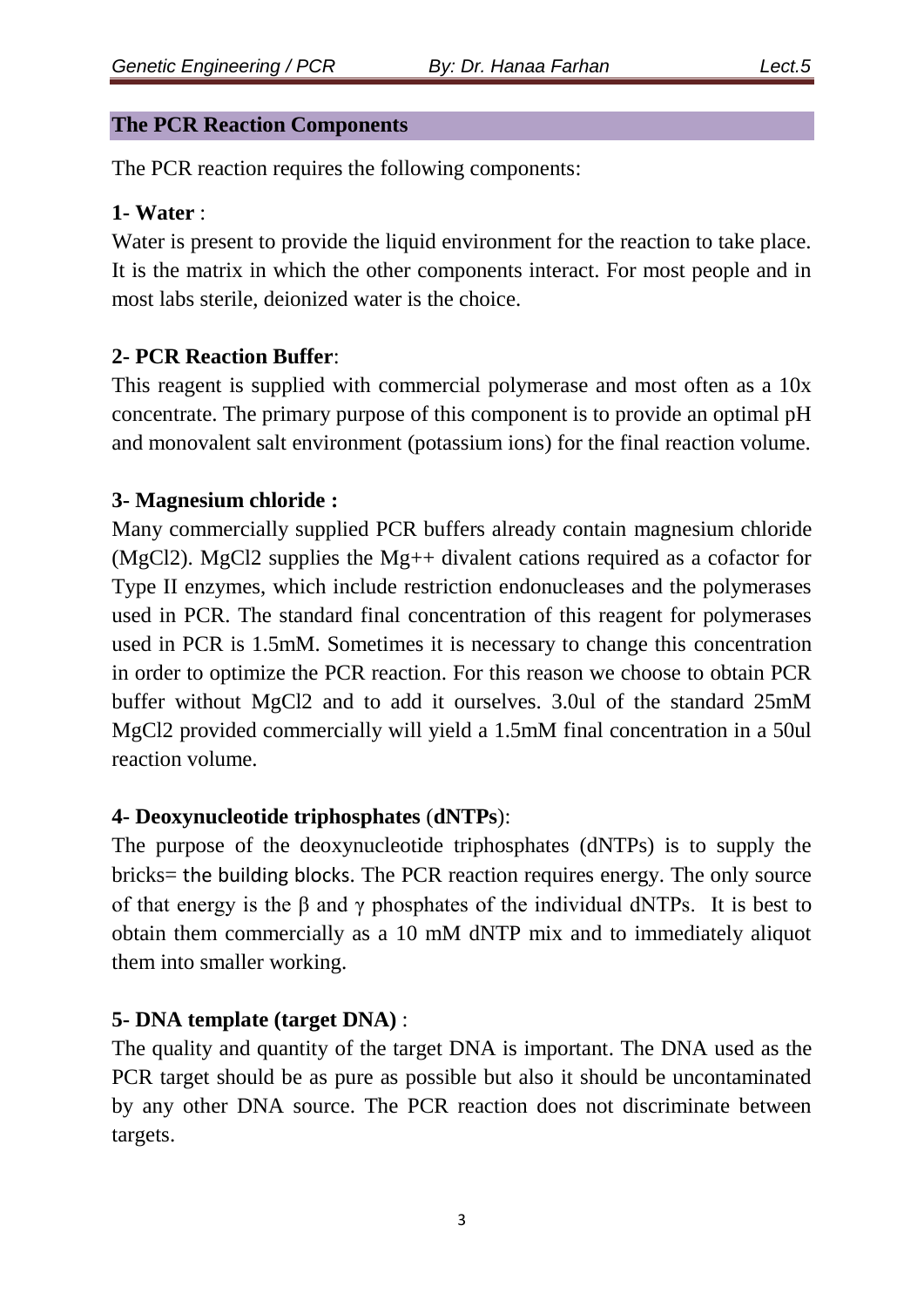## **6- primers (Forward Primer & Reverse Primer ) :**

The primers (also called oligonucleotides—meaning short nucleotides) are short fragments of single stranded DNA (15-30 nucleotides in length) that are complementary to DNA sequences that flank the target region of interest. The purpose of PCR primers is to provide a "free" 3'-OH group to which the DNA polymerase can add dNTPs.

The primers easily synthesized in the laboratory and can be designed to be complementary to any known DNA sequence. They can range in size from 10 to 100 nucleotides in length, but typically they range from 15 to 30 bases.

The C and G nucleotides should be distributed uniformly throughout of the primer and comprise approximately 40-60% of the bases. More than three G or C nucleotides at the 3'-end of the primer should be avoided, as nonspecific priming may occur.

The primer should not be self-complementary or complementary to any other primer in the reaction mixture, in order to avoid primer-dimer and hairpin formation. All possible sites of complementarity between primers and the template DNA should be noted.

If primers are degenerate, at least 3 conservative nucleotides must be located at the primer's 3'-end.

The melting temperature of flanking primers should not differ by more than 5°C. Therefore, the GC content and length must be chosen accordingly.

If the primer is shorter than 25 nucleotides, the approx. melting temperature (Tm) is calculated using the following formula:

# $Tm = 4(G+C) + 2(A+T)$

Where: G, C, A, and T, are the number of respective nucleotides in the primer.

If the primer is longer than 25 nucleotides, the melting temperature should be calculated using specialized computer programs where the interactions of adjacent bases, the influence of salt concentration, etc. are evaluated.

The PCR annealing temperature (TA) should be approximately 5°C lower than the primer melting temperature.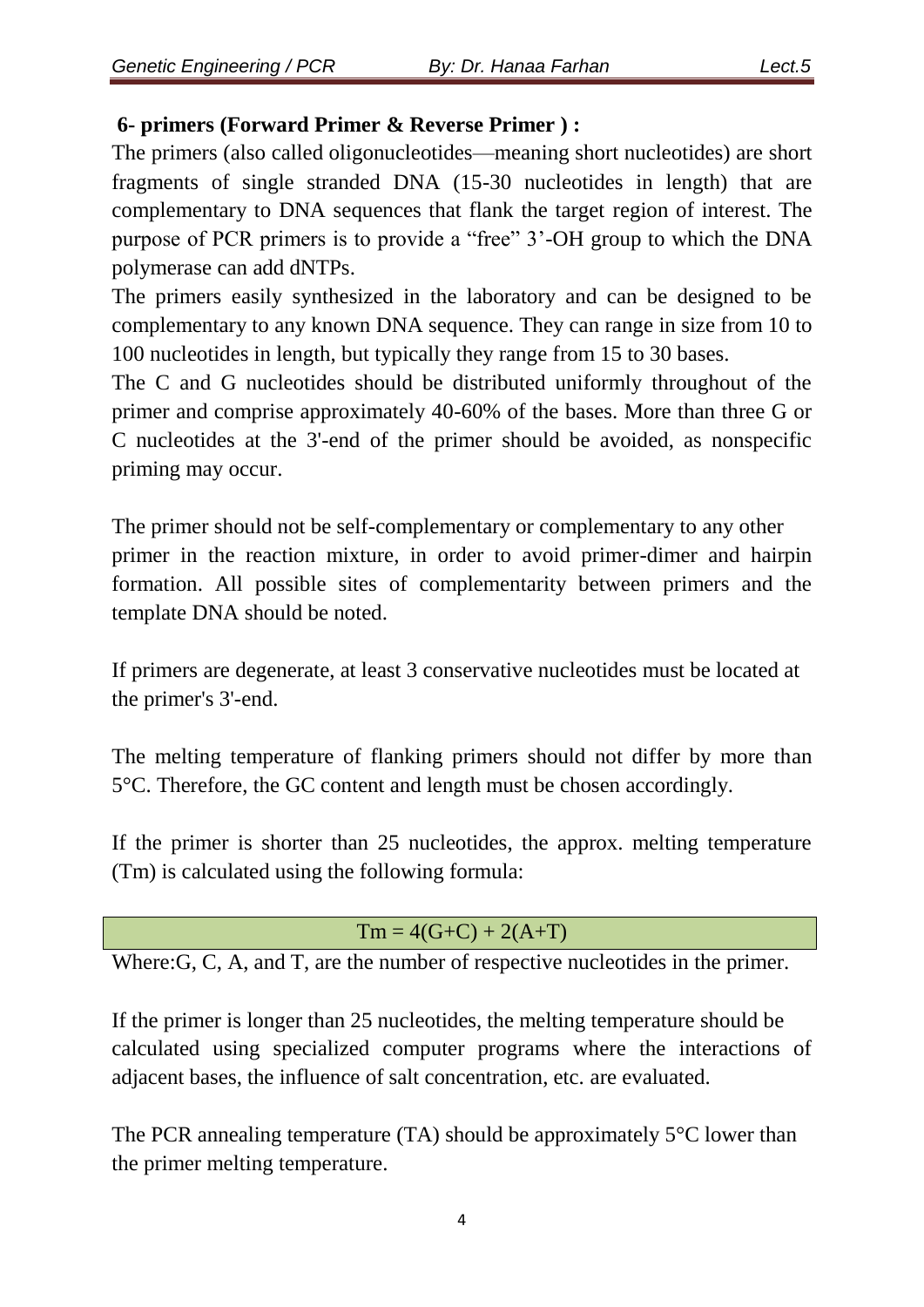## **7- DNA polymerases (Taq DNA polymerase ):**

DNA polymerase sequentially adds nucleotides complimentary to template strand at 3'-OH of the bound primers and synthesizes new strands of DNA complementary to the target sequence. The most commonly used DNA polymerase is *Taq* DNA polymerase (from *Thermus aquaticus,* a thermophillic bacterium) because of high temperature stability (Figure 1). *Pfu* DNA polymerase (from *Pyrococcus furiosus*) is also used widely because of its higher fidelity (accuracy of adding complimentary nucleotide).



**Figure 1. Photograph of a thermal pool in Yellowstone National Park.** The temperature of the water in the pool is at the boiling point for that altitude. As the water in the outflow on the right cools, an orange coloration begins to appear in the water (arrow) and continues downstream for several feet. At the mid-point of that coloration, the average temperature is 80oC. The organism responsible for the color is *Thermus aquaticus*. (Photo by Ric Devor).

#### **Note:**

In the very earliest days of the polymerase chain reaction amplifications were carried out using water baths and lab timers and the best available DNA polymerases of the time, T4 DNA polymerase. During the essential DNA denaturation step, 94oC or 95oC for up to a minute, the DNA target was rendered single stranded. It also destroyed the polymerase each time so that fresh enzyme had to be added just after each denaturation step. Since the average duration of a PCR cycle is about five minutes, this became a very laborintensive bottleneck. The answer to this problem was, as are all good solutions, blindingly simple. There exists in nature organisms that are perfectly happy at very high temperatures. Such organisms, called *thermophiles* or "heat loving", The first of these thermophilic organisms to be exploited was the bacterium *Thermus aquaticus* which resides in the outflows of thermal pools in Yellowstone National Park .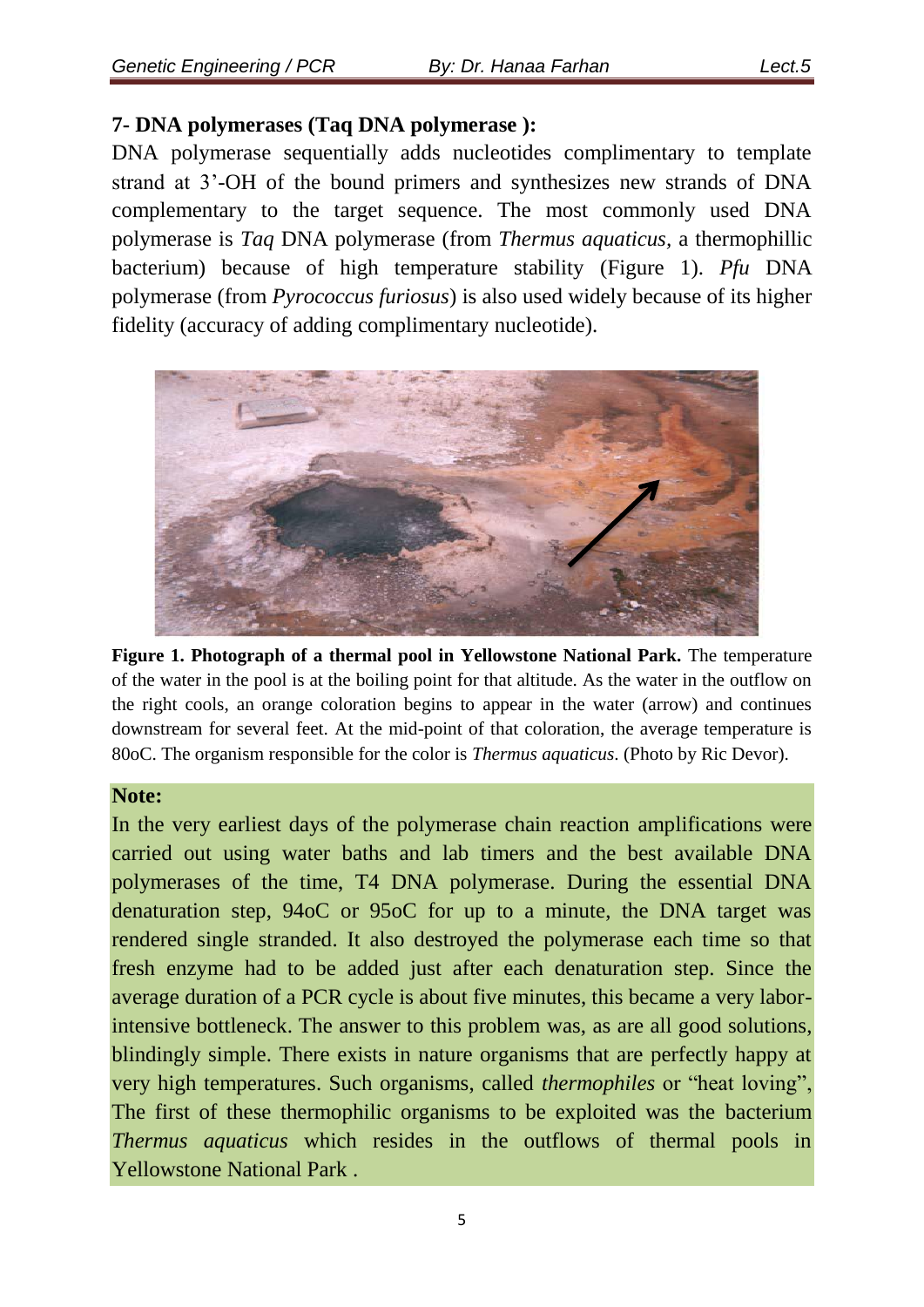The DNA polymerase from *Thermus aquaticus* is stable at 95oC and allowed for automation of the PCR process. The nomenclature rule for enzymes derived from microorganisms is to use the first letter of the genus and the first two letters of the species. Thus, the DNA polymerase from *Thermus aquaticus* is called **Taq**.

Since it was first isolated, Taq DNA polymerase has become the standard reagent for the PCR reaction. The gene has been cloned and used to produce the enzyme in non-thermophilic host bacteria so both native Taq, isolated from *Thermus aquaticus*, and cloned Taq, isolated from expression systems in other bacteria, are commercially available. In addition, a number of other thermalstable DNA polymerases, isolated from other thermophilic species, have become available. Among these are enzymes from *Pyrococcus furiosus* (Pfu polymerase), *Thermus thermophilus* (Tth polymerase), *Thermus flavus* (Tfl polymerase), *Thermococcus litoralis* (Tli polymerase aka Vent polymerase), and *Pyrococcus species* GB-D (Deep Vent polymerase). Each of these, and other, polymerases has a specific set of attributes that can be selected depending upon the application.

#### **PCR Steps:**

PCR is a three-step process which is repeated in several cycles. Each synthesis cycle is composed of three steps: **Denaturation , Primer Annealing & Extension**

**1. Denaturation step:** This step consists of heating the reaction to 90–95 °C. It causes DNA separation by disrupting the hydrogen bonds between complementary bases, yielding single strands of DNA. The high temperature of the denaturing step has the added advantage of denaturing proteins (inactivating them) and disrupting cells so that you don't have to always start with purified DNA as your amplification template. You can often amplify DNA directly from cell lysates or even whole cells.